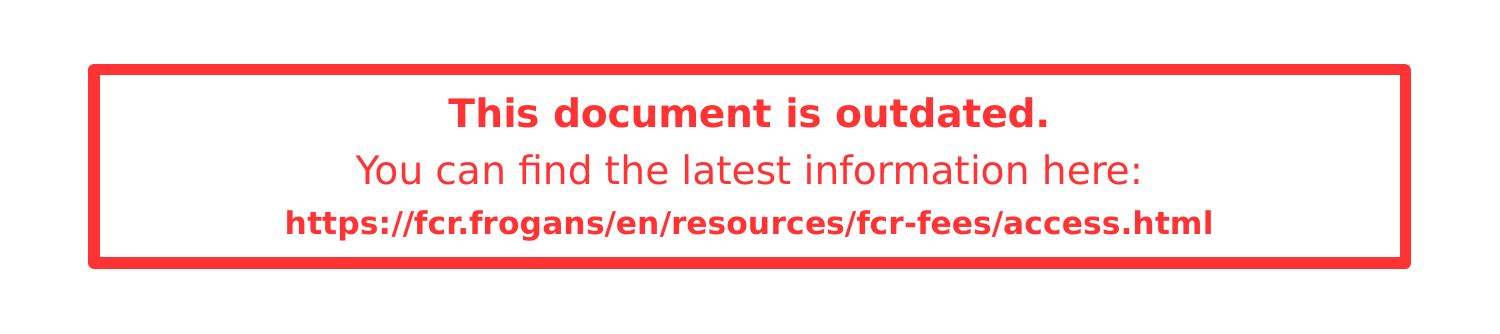# **FEES FOR THE ADDRESSING SERVICES PROVIDED BY THE FCR OPERATOR TO FCR ACCOUNT ADMINISTRATORS**

Published by the OP3FT, the non-profit organization whose purpose is to hold, promote, protect and ensure the progress of the Frogans technology, in the form of an open standard for the Internet, available to all, free of charge.

Adopted on April 8, 2014 — In force as of April 8, 2014

### **TABLE OF CONTENTS**

| INTRODUCTION                                                                 | $\overline{c}$ |
|------------------------------------------------------------------------------|----------------|
| 1. Registration services of a Frogans Address of a Public Frogans Network    | 5              |
|                                                                              | 5              |
|                                                                              | 5              |
|                                                                              | 6              |
|                                                                              | 6              |
|                                                                              | $\overline{7}$ |
|                                                                              | $\overline{7}$ |
|                                                                              | $\overline{7}$ |
|                                                                              | 8              |
|                                                                              | 8              |
| 3. Registration services of a Frogans Address of a Dedicated Frogans Network | $\overline{9}$ |
|                                                                              | 9              |
|                                                                              | 9              |
|                                                                              | 10             |
|                                                                              | 10             |
|                                                                              | 10             |
|                                                                              | 11             |
| 5. Reqistration services of a Frogans Address of an Internal Frogans Network | 12             |
|                                                                              | 12             |
|                                                                              | 12             |
|                                                                              |                |
|                                                                              | 13             |
|                                                                              | 13             |
|                                                                              | 13             |
|                                                                              | 14             |
|                                                                              | 15             |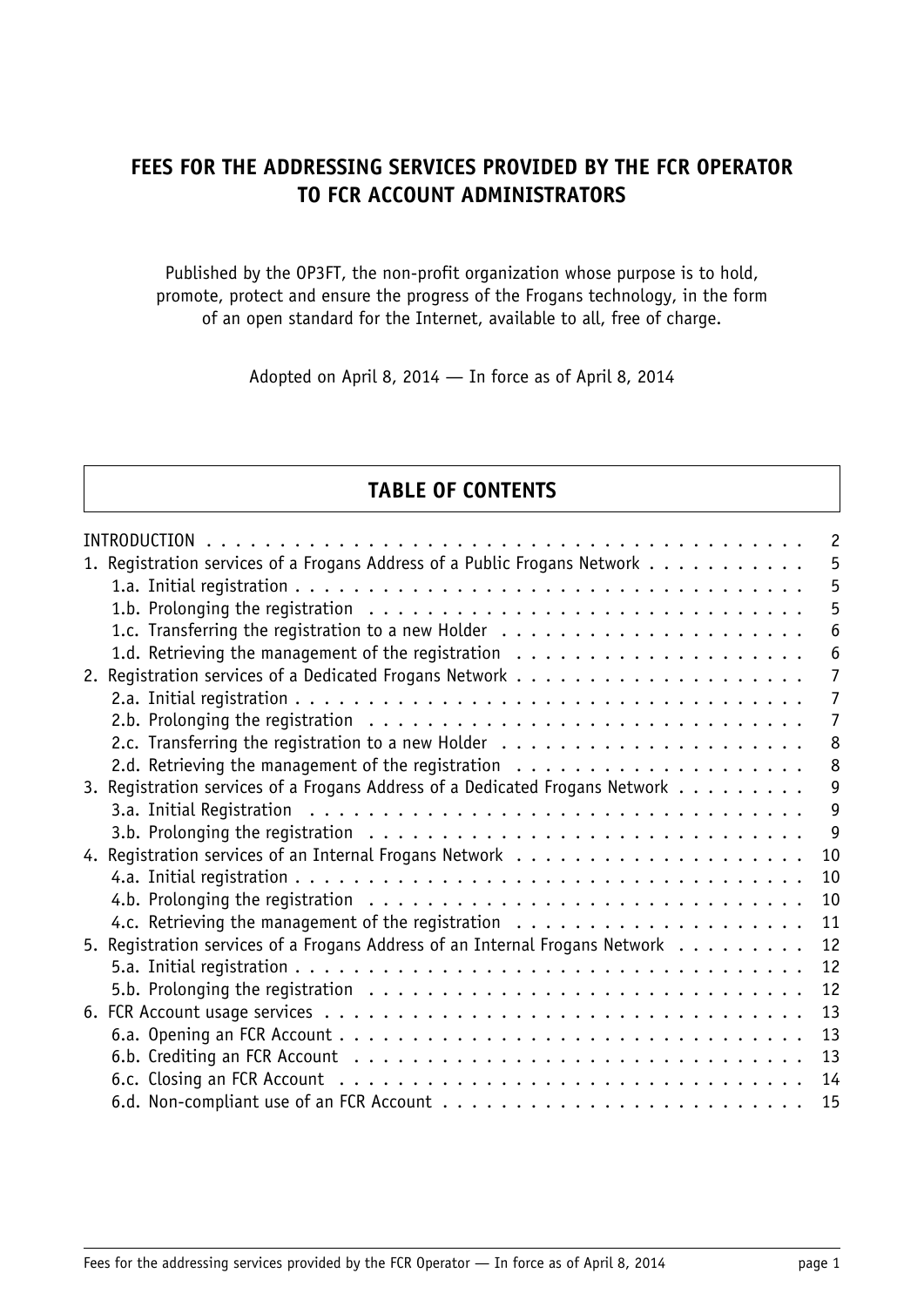# **INTRODUCTION**

<span id="page-2-0"></span>The OP3FT is a non-profit organization acting in the public interest. Its purpose is to hold, promote, protect and ensure the progress of the Frogans technology in the form of an open standard for the Internet, available to all, free of charge.

The Frogans technology enables the implementation, on the Internet, of a new software layer, called the Frogans layer, alongside other existing software layers such as E-mail or the Web. The Frogans layer enables the publishing, on the Internet, of a new type of site, called Frogans Sites.

A Frogans Address is a string of characters used to identify a Frogans Site published on the Internet or in an intranet. The string of characters of a Frogans Address can contain international characters and can be written from left to right, or from right to left, depending on the writing system and the language.

In the writing direction, the string of characters of a Frogans Address begins with a Network Name, followed by the asterisk sign "\*" and ends with a Site Name. For example, in the case of the left-toright writing direction, the pattern of a Frogans Address is:

#### Network-Name\*Site-Name

Each Frogans Address belongs to a Frogans Network. There are three types of Frogans Networks:

- Public Frogans Networks, which group Frogans Addresses beginning with the Network Name "frogans", or the transcription of the name "frogans" into other writing systems or other languages; the Frogans Addresses of a Public Frogans Network are used on the Internet;
- Dedicated Frogans Networks, each of which groups Frogans Addresses beginning with the same customizable Network Name; for example, the Network Name can designate a trademark, a generic term, a geographical name, a community, etc.; the Frogans Addresses of a Dedicated Frogans Network are used on the Internet;
- Internal Frogans Networks, each of which groups Frogans Addresses beginning with the Network Name "intranet", or the translation of the word "intranet" in other writing systems or other languages; the Frogans Addresses of an Internal Frogans Network are used in an intranet.

Frogans Addresses and Frogans Networks are registered in a core database, called the Frogans Core Registry or FCR. The technical and commercial operation of this database, which belongs to the OP3FT, is delegated to a entity putting itself at the service of Internet users, in a manner comparable to registry operators for domain names on the Internet. This entity is called the FCR Operator.

The FCR Delegation Agreement, signed between the OP3FT and the FCR Operator, is published on the official Web site of the Frogans technology at the following permanent URL: **[https://www.frogans.org/](https://www.frogans.org/en/resources/fcrda/access.html) [en/resources/fcrda/access.html](https://www.frogans.org/en/resources/fcrda/access.html)**.

Whenever an End User opens, on his screen, a Frogans Site published on the Internet, the FCR Operator proceeds on its servers to the resolution of the Frogans Address of this Frogans Site.

A Frogans Address or a Frogans Network is registered and managed in the FCR through the intermediary of a party who has opened an administrator account in the FCR. This party is called an FCR Account Administrator. FCR Account Administrators provide Holders of Frogans Addresses and of Frogans Networks with registration-management services for Frogans Addresses and Frogans Networks in the FCR.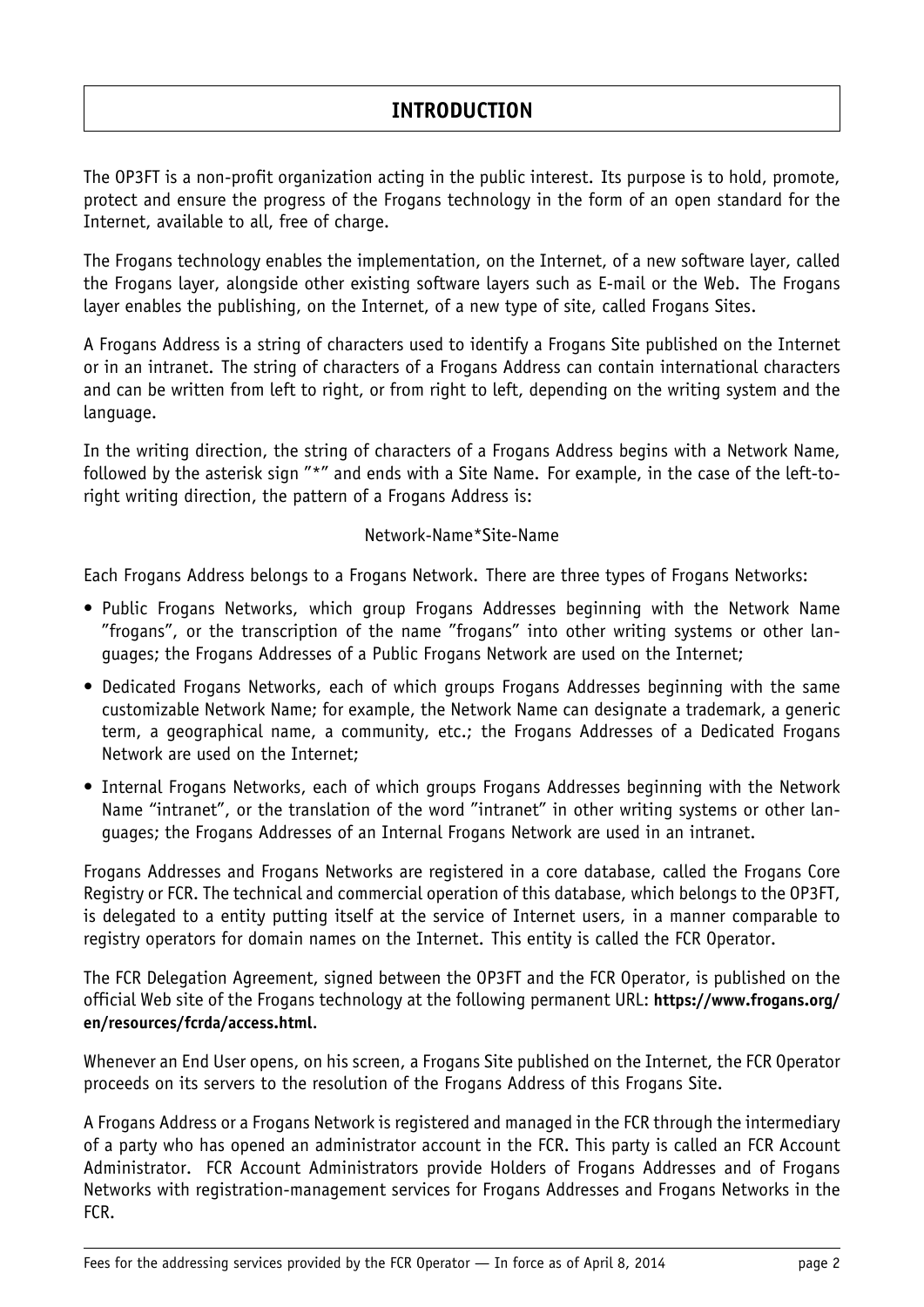In order to fulfill their mission, FCR Account Administrators subscribe to the addressing services provided by the FCR Operator. They are the only customers of the FCR Operator.

The addressing services to which FCR Account Administrators can subscribe are:

- Registration services for Frogans Addresses and for Frogans Networks (parts 1 to 5);
- FCR Account usage services (part 6).

The fees for the addressing services provided by the FCR Operator are set under the control of the OP3FT within the context of the FCR Delegation Agreement. In compliance with the OP3FT Bylaws, any revision of these fees shall be the subject of a prior public consultation procedure.

The OP3FT has created this document in order to facilitate access to information concerning the fees for the addressing services provided by the FCR Operator. This document is published on the Web site of the FCR Operator at the following permanent URL: **<https://fcr.frogans/en/resources/fcr-fees/access.html>**.

The official version of this document is provided in the English language. Translations in other languages can also be provided by the OP3FT for information purposes.

The conditions to be met to become a Holder of a Frogans Address or of a Frogans Network, or to become an FCR Account Administrator are set in the Frogans Technology User Policy, published on the official Web site of the Frogans technology at the following permanent URL: **<https://www.frogans.org/en/resources/ftup/access.html>**.

This document concerns the fees for addressing services provided by the FCR Operator to FCR Account Administrators. It does not concern fees for services provided by FCR Account Administrators to Holders of Frogans Addresses and of Frogans Networks. FCR Account Administrators are free to set the fees for services they provide to Holders of Frogans Addresses and of Frogans Networks, depending on the added value of these services.

The fees are set in euros, excluding value-added tax (net). They apply in the same manner to all FCR Account Administrators, without discrimination. No discounts nor special conditions can be granted by the FCR Operator to any FCR Account Administrator.

In the case where the registration of a Frogans Address or of a Frogans Network is canceled before its expiration, the FCR Operator does not proceed to any reimbursement.

The addressing services provided by the FCR Operator which are not given in this document, such as, for example, the FCR Whois database query service or the service for the resolution of Frogans Addresses on the Internet, are either provided free of charge to Internet users or are included in the paying addressing services given in this document.

FCR Account Administrators are able to register Frogans Addresses and Frogans Networks on their own behalf without going through the intermediary of an other FCR Account Administrator.

In the case of modification of this document, only the document version in force shall prevail. The version in force is given on the Web site of the FCR Operator at the following permanent URL: **<https://fcr.frogans/en/resources/fcr-fees/access.html>**.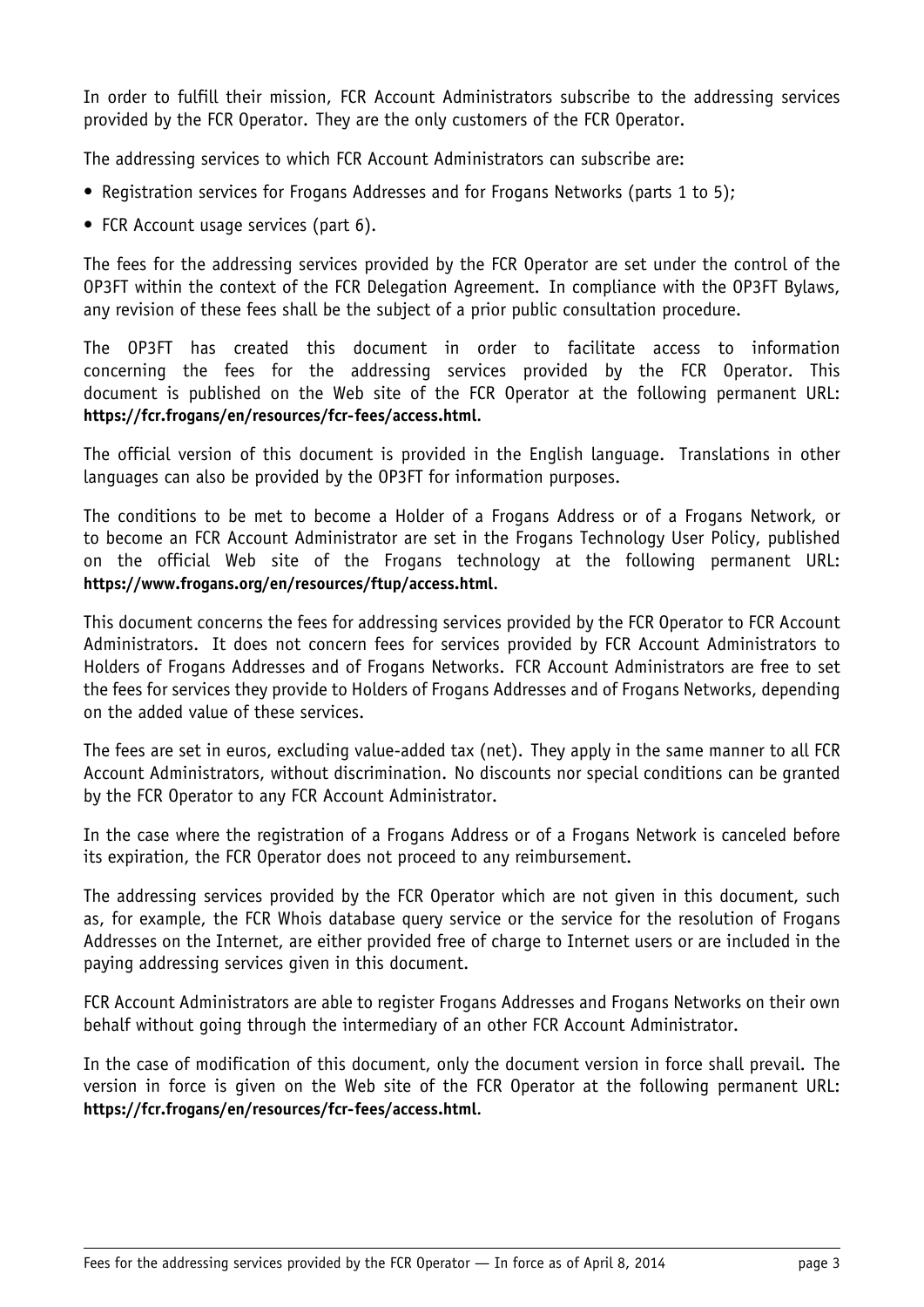This document consists in six parts: registration services of a Frogans Address of a Public Frogans Network (part 1), registration services of a Dedicated Frogans Network (part 2), registration services of a Frogans Address of a Dedicated Frogans Network (part 3), registration services of an Internal Frogans Network (part 4), registration services of a Frogans Address of an Internal Frogans Network (part 5), FCR Account usage services (part 6).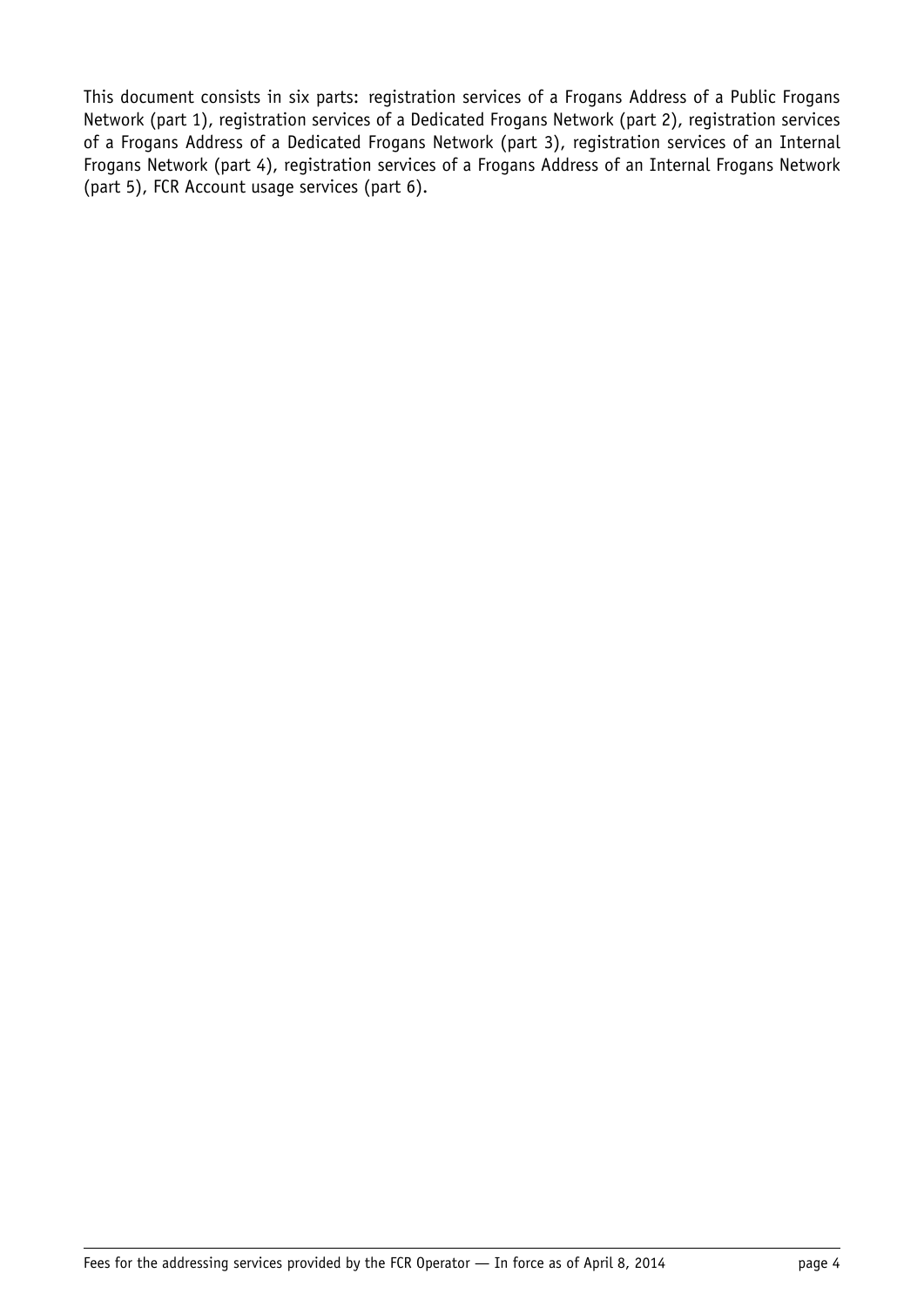# <span id="page-5-0"></span>**1. REGISTRATION SERVICES OF A FROGANS ADDRESS OF A PUBLIC FROGANS NETWORK**

This part concerns the registration services relative to a Frogans Address of a Public Frogans Network.

Any individual or organization can be the Holder of a Frogans Address of a Public Frogans Network under the conditions defined in the Frogans Technology User Policy.

<span id="page-5-1"></span>This part groups the fees for the services relative to the initial registration (section 1.a), prolonging the registration (section 1.b), transferring the registration to a new Holder (section 1.c) and retrieving the management of the registration (section 1.d).

# **1.a. INITIAL REGISTRATION**

The fee for the initial registration of a Frogans Address of a Public Frogans Network is:

6.00 euros net per year

The duration of the registration initial period is between one to ten years. This duration can be adjusted down a given day to have the end date of the registration initial period coincide with a date chosen by the Holder.

The service subscription price P, in euros net, is obtained by using the following formulas:

- If the duration is determined in complete years:  $P = 6.00 \times Y$ where Y represents the number of complete years.
- If the duration is adjusted to within a given day:  $P = 6.00 \times (Y + D/365)$ where Y represents the number of complete years, and D represents the number of calendar days after the last complete year.

The price P is rounded down to the nearest euro cent.

For example:

- If the duration of the registration initial period is 1 year, the service subscription price is 6.00 euros net.
- <span id="page-5-2"></span>• If the duration of the registration initial period is 2 years and 35 days, the service subscription price is 12.57 euros net.

## **1.b. PROLONGING THE REGISTRATION**

The fee for prolonging the registration of a Frogans Address of a Public Frogans Network is:

#### 6.00 euros net per year

The duration of the registration prolongation period is between one to ten years. This duration can be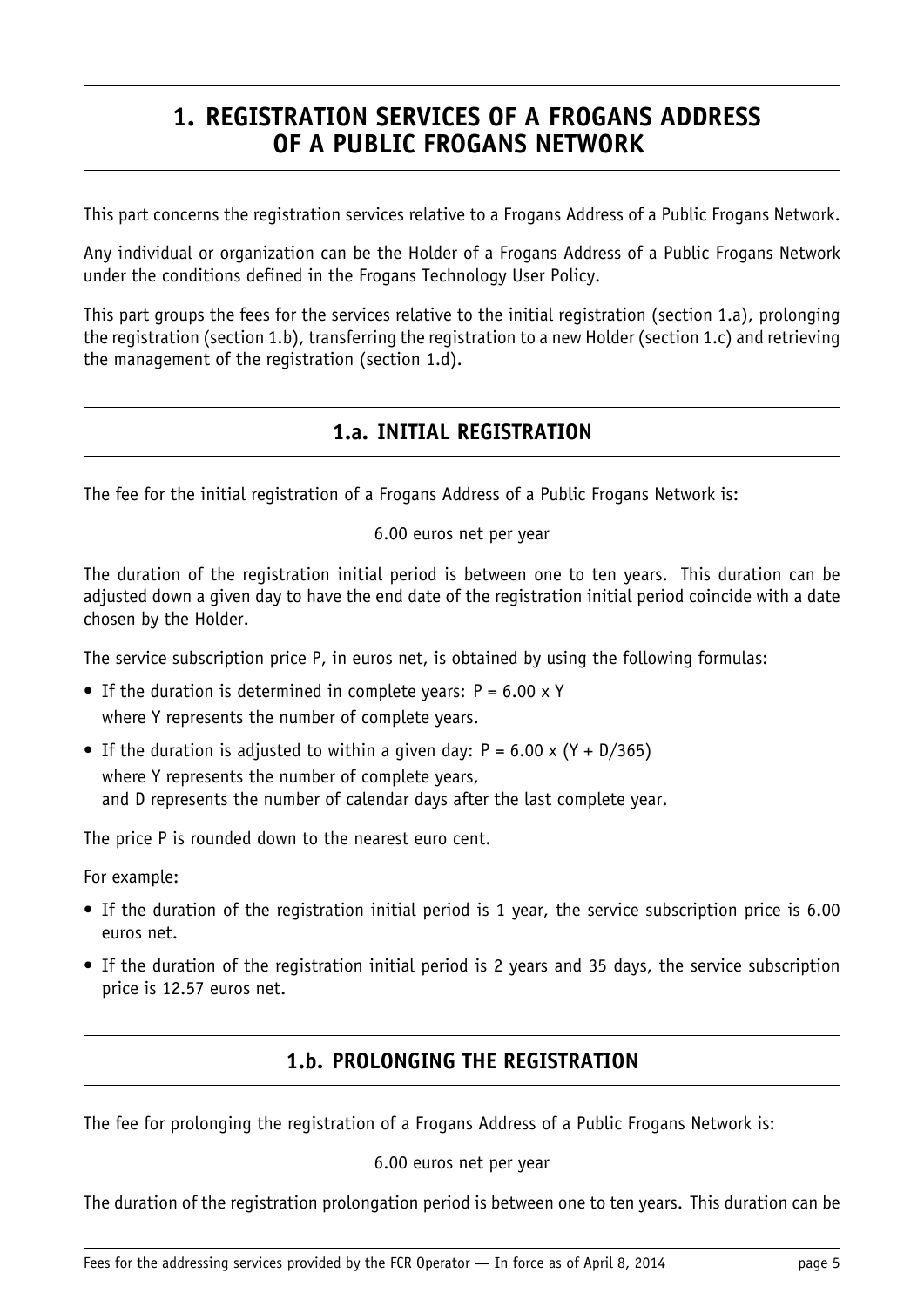adjusted to within a given day to have the end date of the registration prolongation period coincide with a date chosen by the Holder.

<span id="page-6-0"></span>The service subscription price P, in euros net, is obtained by using the formulas given in section 1.a.

### **1.c. TRANSFERRING THE REGISTRATION TO A NEW HOLDER**

The fee for transferring, to a new Holder, the registration of a Frogans Address of a Public Frogans Network is:

#### 3.00 euros net

Transferring the registration does not require the prolongation of this registration.

<span id="page-6-1"></span>The transfer of the registration concerns only a change of Holder. Retrieving, by a new FCR Account Administrator, the management of the registration corresponds to a separately subscribed service (section 1.d).

## **1.d. RETRIEVING THE MANAGEMENT OF THE REGISTRATION**

The fee for retrieving, by a new FCR Account Administrator, the management of the registration of a Frogans Address of a Public Frogans Network is:

#### 3.00 euros net

The new FCR Account Administrator subscribes to this service.

Retrieving the management of the registration does not require the prolongation of this registration.

Retrieving the management of the registration concerns only a change of FCR Account Administrator. Transferring the registration to a new Holder corresponds to a separately subscribed service (section 1.c).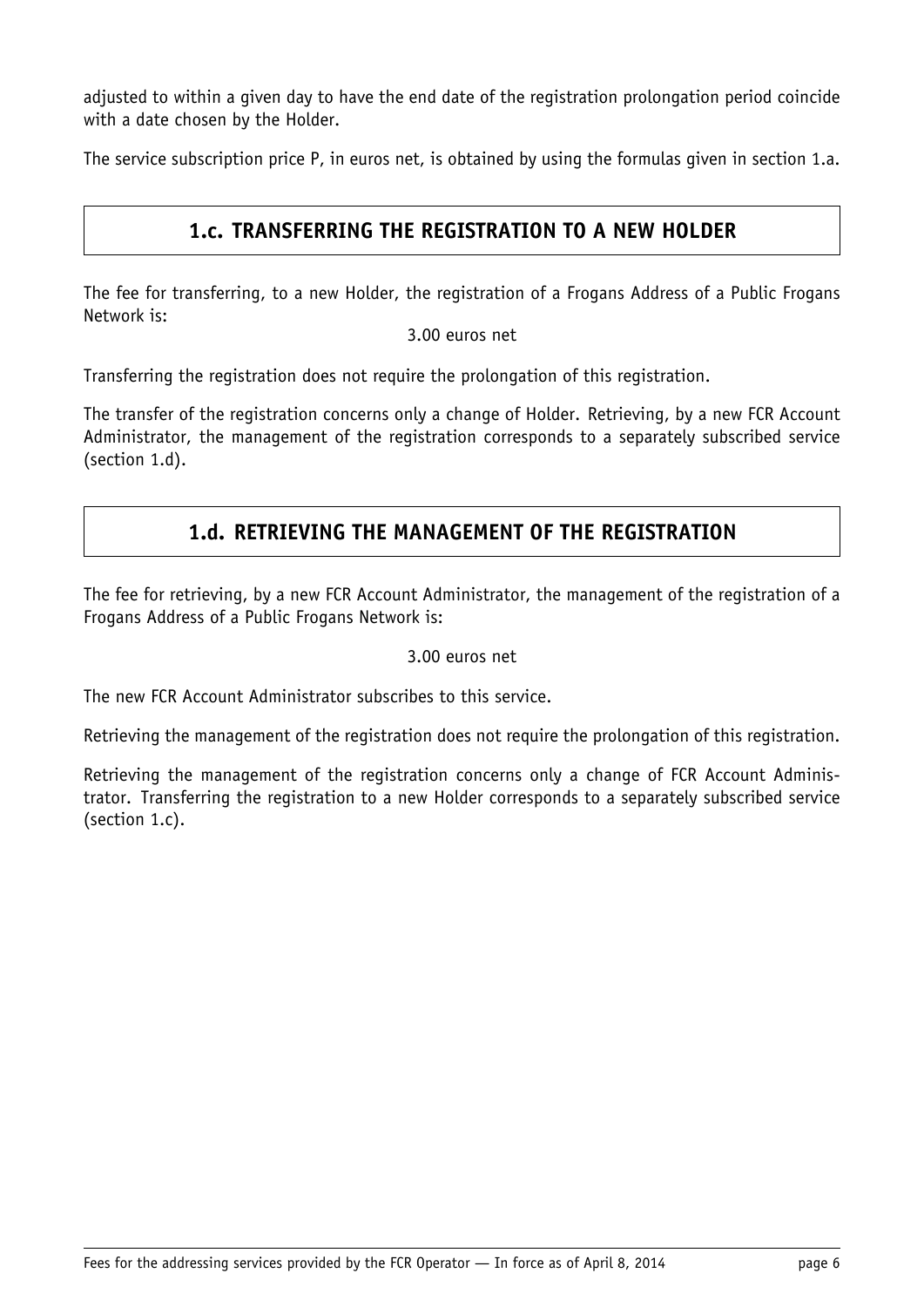# <span id="page-7-0"></span>**2. REGISTRATION SERVICES OF A DEDICATED FROGANS NETWORK**

This part concerns the registration services relative to a Dedicated Frogans Network.

Any individual or organization can be the Holder of a Dedicated Frogans Network under the conditions defined in the Frogans Technology User Policy.

<span id="page-7-1"></span>This part groups the fees for the services relative to the initial registration (section 2.a), prolonging the registration (section 2.b), transferring the registration to a new Holder (section 2.c) and retrieving the management of the registration (section 2.d).

# **2.a. INITIAL REGISTRATION**

The fee for the initial registration of a Dedicated Frogans Network is:

#### 1,500.00 euros net per year

The duration of the registration initial period is between one to ten years. This duration can be adjusted to within a given day to have the end date of the registration initial period coincide with a date chosen by the Holder.

The service subscription price P, in euros net, is obtained by using the following formulas:

- If the duration is determined in complete years:  $P = 1.500,00 \times Y$ where Y represents the number of complete years.
- If the duration is adjusted to within a given day:  $P = 1.500,00 \times (Y + D/365)$ where Y represents the number of complete years, and D represents the number of calendar days after the last complete year.

The price P is rounded down to the nearest euro cent.

For example:

- If the duration of the registration initial period is 1 year, the service subscription price is 1,500.00 euros net.
- <span id="page-7-2"></span>• If the duration of the registration initial period is 2 years and 35 days, the service subscription price is 3,143.83 euros net.

# **2.b. PROLONGING THE REGISTRATION**

The fee for prolonging the registration of a Dedicated Frogans Network is:

#### 1,500.00 euros net per year

The duration of the registration prolongation period is between one to ten years. This duration can be adjusted to within a given day to have the end date of the registration prolongation period coincide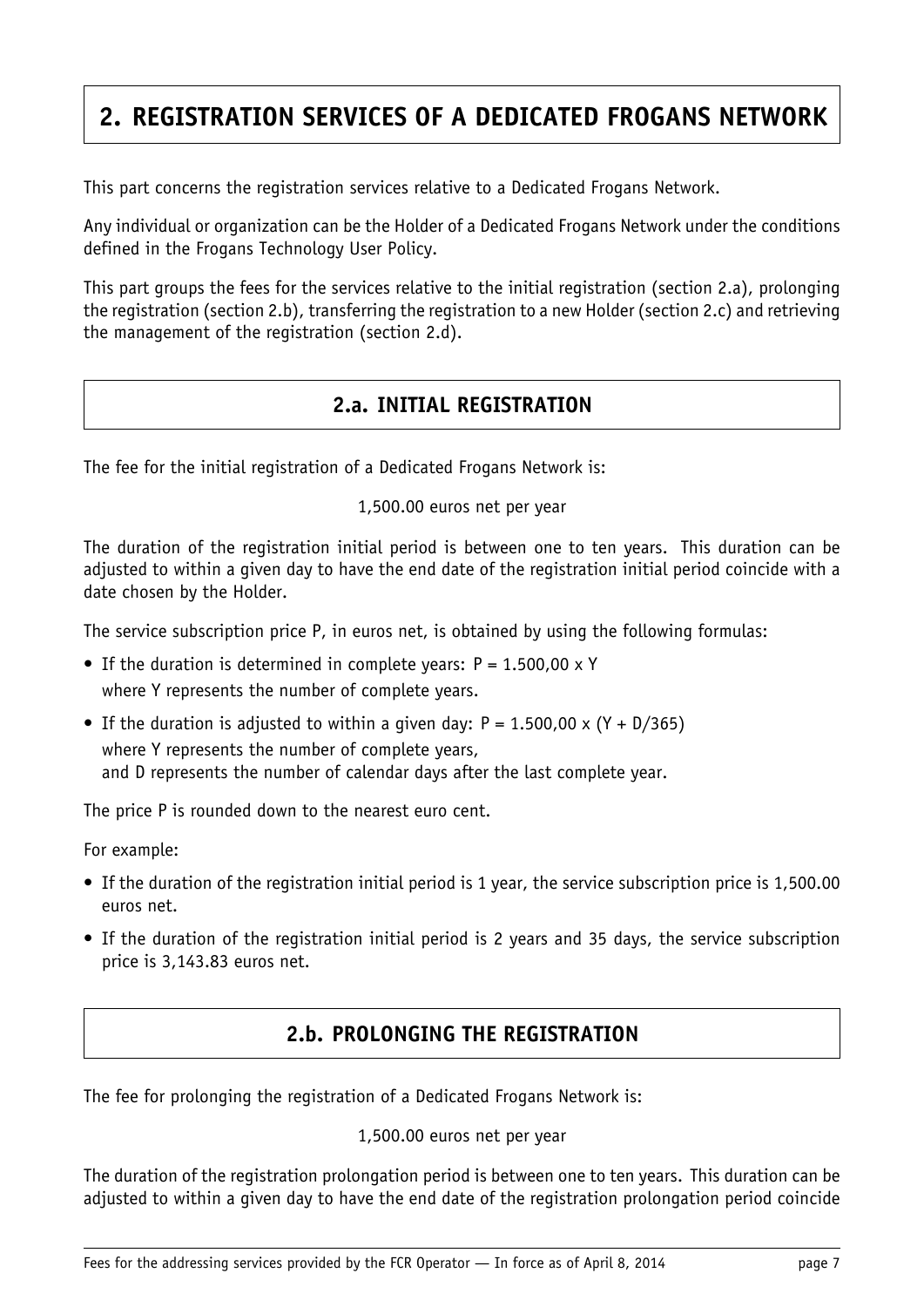with a date chosen by the Holder.

<span id="page-8-0"></span>The service subscription price P, in euros net, is obtained by using the formulas given in section 2.a.

## **2.c. TRANSFERRING THE REGISTRATION TO A NEW HOLDER**

The fee for transferring, to a new Holder, the registration of a Dedicated Frogans Network is:

375.00 euros net

Transferring the registration does not require the prolongation of this registration.

The transfer of the registration concerns only a change of Holder. Retrieving, by a new FCR Account Administrator, the management of the registration corresponds to a separately subscribed service (section 2.d).

<span id="page-8-1"></span>Since the Holder of a Dedicated Frogans Network is also the Holder of all the Frogans Addresses of this Frogans Network, transferring the registration of a Dedicated Frogans Network comprises transferring, to the new Holder, all the registrations of Frogans Addresses of this Frogans Network.

## **2.d. RETRIEVING THE MANAGEMENT OF THE REGISTRATION**

The fee for retrieving, by a new FCR Account Administrator, the management of the registration of a Dedicated Frogans Network is:

#### 375.00 euros net

The new FCR Account Administrator subscribes to this service.

Retrieving the management of the registration does not require the prolongation of this registration.

Retrieving the management of the registration concerns only a change of FCR Account Administrator. Transferring the registration to a new Holder corresponds to a separately subscribed service (section 2.c).

Since the Holder of a Dedicated Frogans Network is also the Holder of all the Frogans Addresses of this Frogans Network, retrieving the management of the registration of a Dedicated Frogans Network comprises retrieving, by the new FCR Account Administrator, of the management of all the registrations of Frogans Addresses of this Frogans Network.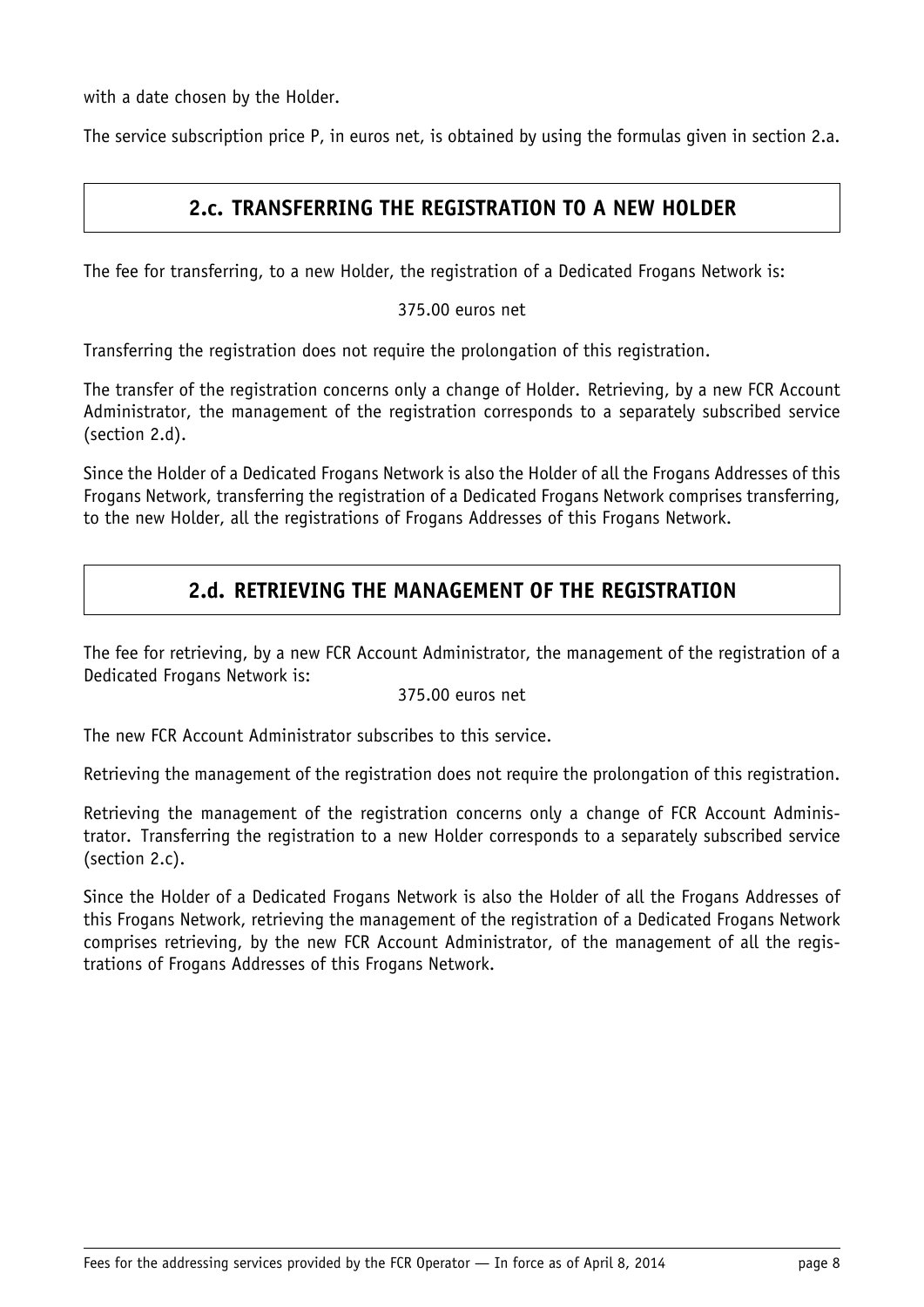# <span id="page-9-0"></span>**3. REGISTRATION SERVICES OF A FROGANS ADDRESS OF A DEDICATED FROGANS NETWORK**

This part concerns the registration services relative to a Frogans Address of a Dedicated Frogans Network.

Only the Holder of a Dedicated Frogans Network can be the Holder of a Frogans Address of this Frogans Network.

Only the FCR Account Administrator who manages the registration of a Dedicated Frogans Network can manage registrations of Frogans Addresses of this Frogans Network.

It is not possible to transfer, to a new Holder, the registration of a Frogans Address of a Dedicated Frogans Network without transferring the registration of this Frogans Network.

It is not possible, for a new FCR Account Administrator, to retrieve the management of the registration of a Frogans Address of a Dedicated Frogans Network without retrieving the management of the registration of this Frogans Network.

<span id="page-9-1"></span>This part groups the fees for the services relative to the initial registration (section 3.a) and prolonging the registration (section 3.b).

## **3.a. INITIAL REGISTRATION**

The fee for the initial registration of a Frogans Address of a Dedicated Frogans Network is:

#### 6.00 euros net per year

The duration of the registration initial period is between one to ten years. This duration can be adjusted to within a given day to have the end date of the registration initial period coincide with a date chosen by the Holder.

<span id="page-9-2"></span>The service subscription price P, in euros net, is obtained by using the formulas given in section 1.a.

## **3.b. PROLONGING THE REGISTRATION**

The fee for prolonging the registration of a Frogans Address of a Dedicated Frogans Network is:

#### 6.00 euros net per year

The duration of the registration prolongation period is between one to ten years. This duration can be adjusted to within a given day to have the end date of the registration prolongation period coincide with a date chosen by the Holder.

The service subscription price P, in euros net, is obtained by using the formulas given in section 1.a.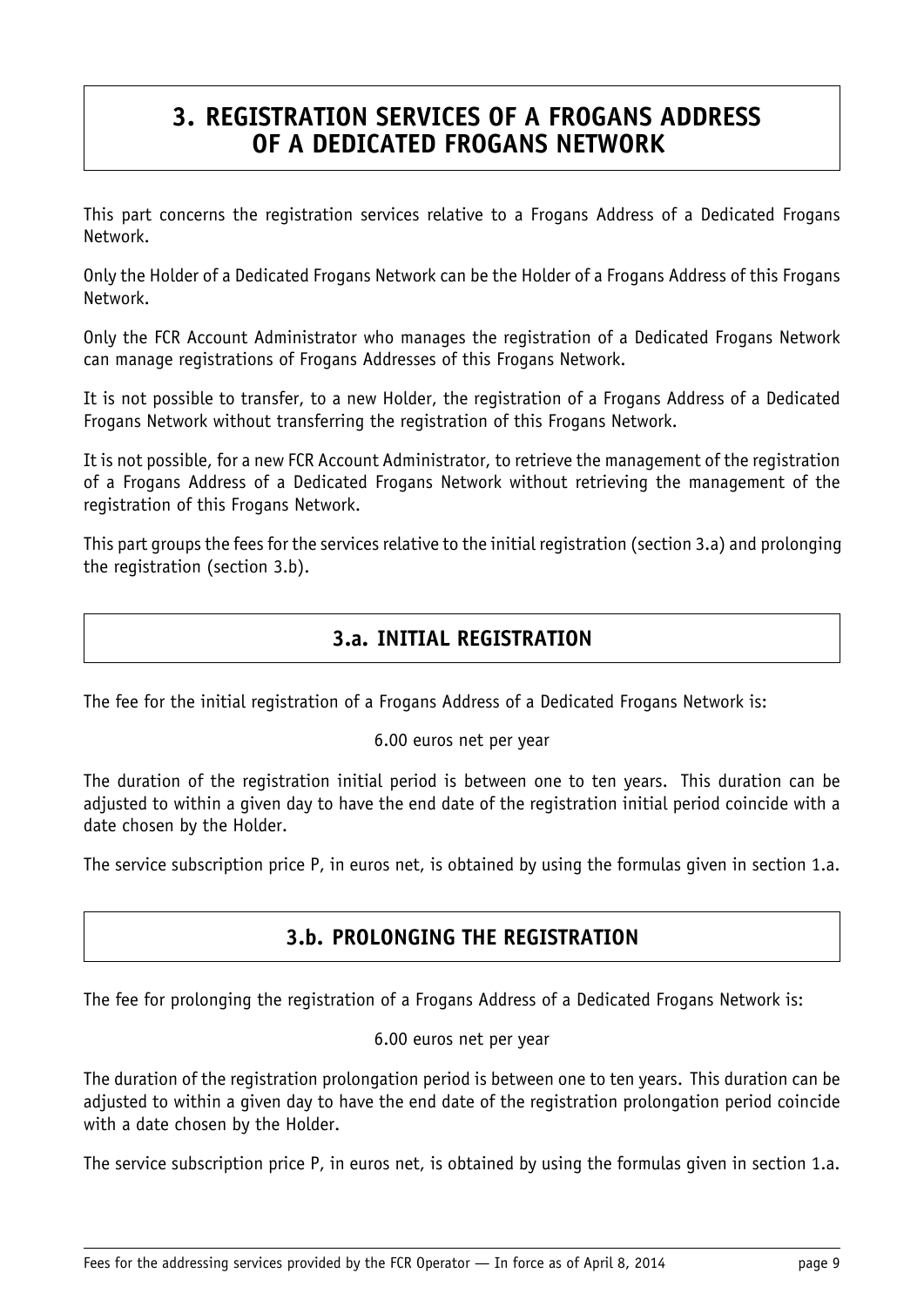# <span id="page-10-0"></span>**4. REGISTRATION SERVICES OF AN INTERNAL FROGANS NETWORK**

This part concerns the registration services relative to an Internal Frogans Network.

Any individual or organization can be the Holder of an Internal Frogans Network under the conditions defined in the Frogans Technology User Policy.

It is not possible to transfer, to a new Holder, the registration of an Internal Frogans Network.

<span id="page-10-1"></span>This part groups the fees for the services relative to the initial registration (section 4.a), prolonging the registration (section 4.b) and retrieving the management of the registration (section 4.c).

## **4.a. INITIAL REGISTRATION**

The fee for the initial registration of an Internal Frogans Network is:

1,500.00 euros net per year

The duration of the registration initial period is between one to ten years. This duration can be adjusted to within a given day to have the end date of the registration initial period coincide with a date chosen by the Holder.

<span id="page-10-2"></span>The service subscription price P, in euros net, is obtained by using the formulas given in section 2.a.

# **4.b. PROLONGING THE REGISTRATION**

The fee for prolonging the registration of an Internal Frogans Network is:

1,500.00 euros net per year

The duration of the registration prolongation period is between one to ten years. This duration can be adjusted to within a given day to have the end date of the registration prolongation period coincide with a date chosen by the Holder.

The service subscription price P, in euros net, is obtained by using the formulas given in section 2.a.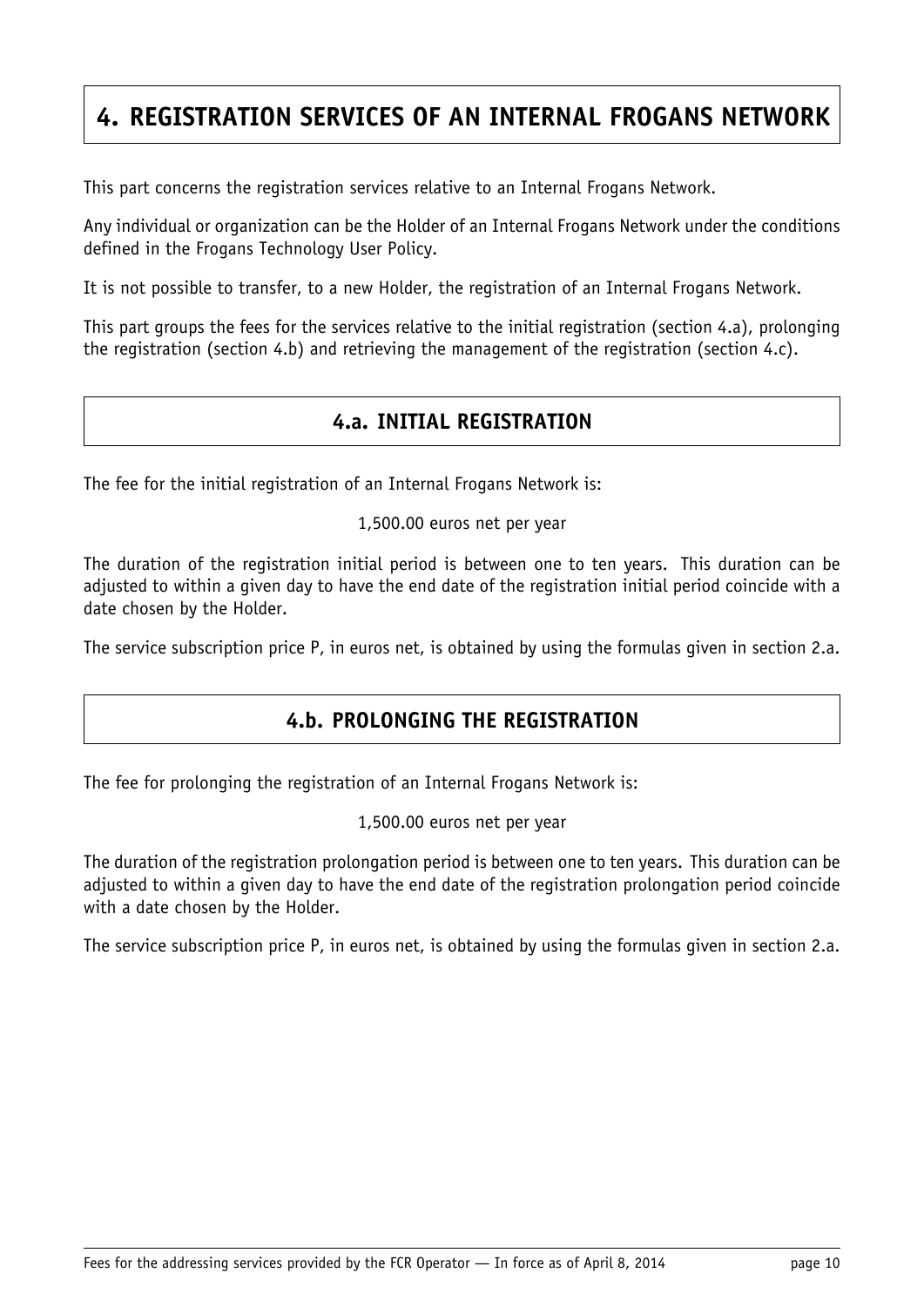# **4.c. RETRIEVING THE MANAGEMENT OF THE REGISTRATION**

<span id="page-11-0"></span>The fee for retrieving, by a new FCR Account Administrator, the management of the registration of an Internal Frogans Network is:

375.00 euros net

The new FCR Account Administrator subscribes to this service.

Retrieving the management of the registration does not require the prolongation of this registration.

Since the Holder of an Internal Frogans Network is also the Holder of all the Frogans Addresses of this Frogans Network, retrieving the management of the registration of an Internal Frogans Network comprises retrieving, by the new FCR Account Administrator, of the management of all the registrations of Frogans Addresses of this Frogans Network.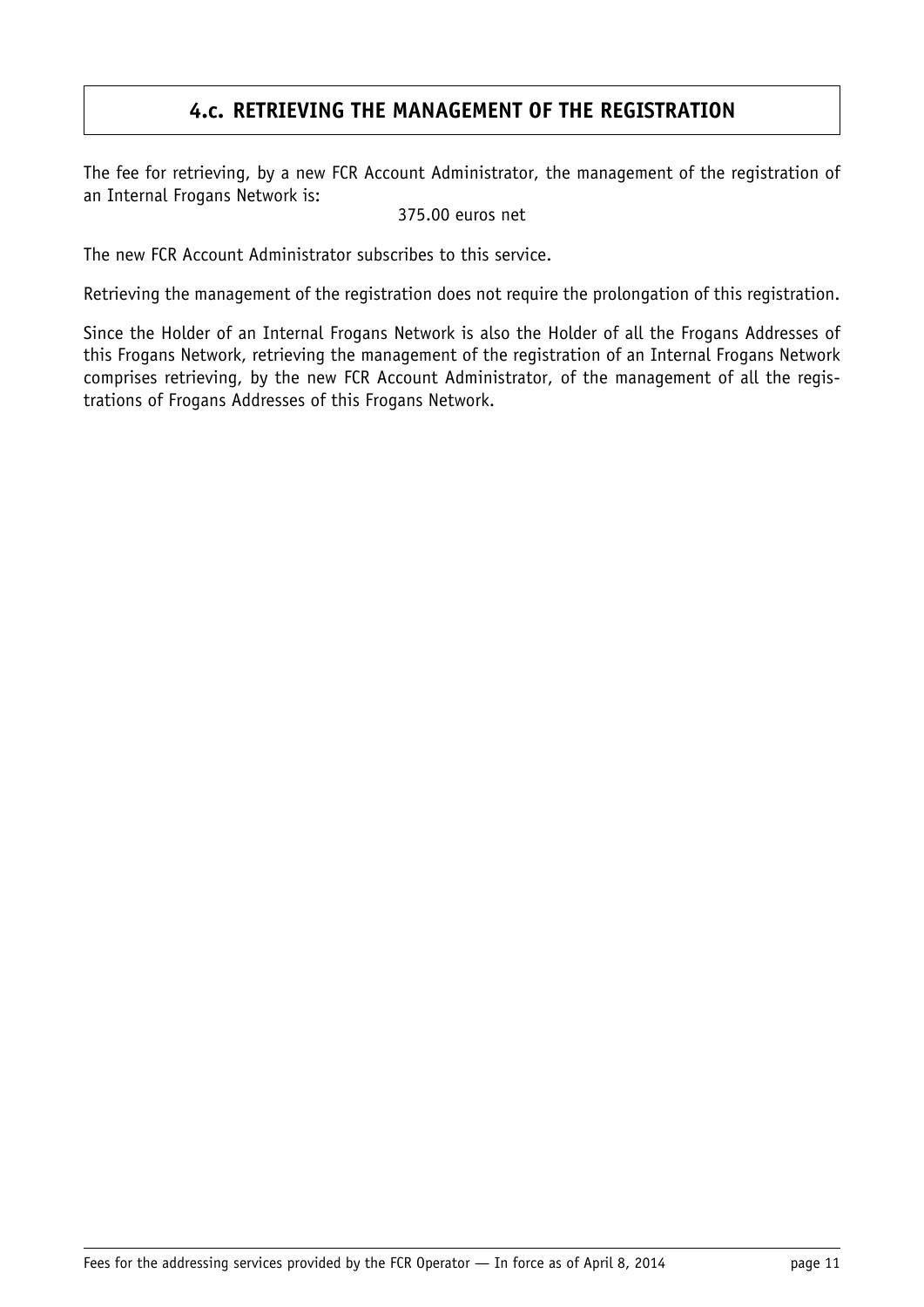# <span id="page-12-0"></span>**5. REGISTRATION SERVICES OF A FROGANS ADDRESS OF AN INTERNAL FROGANS NETWORK**

This part concerns the registration services relative to a Frogans Address of an Internal Frogans Network.

Only the Holder of an Internal Frogans Network can be the Holder of a Frogans Address of this Frogans Network.

Only the FCR Account Administrator who manages the registration of an Internal Frogans Network can manage registrations of Frogans Addresses of this Frogans Network.

It is not possible, for a new FCR Account Administrator, to retrieve the management of the registration of a Frogans Address of an Internal Frogans Network without retrieving the management of the registration of this Frogans Network.

<span id="page-12-1"></span>This part groups the fees for the services relative to the initial registration (section 5.a) and prolonging the registration (section 5.b).

## **5.a. INITIAL REGISTRATION**

The fee for the initial registration of a Frogans Address of an Internal Frogans Network is:

#### 6.00 euros net per year

The duration of the registration initial period is between one to ten years. This duration can be adjusted to within a given day to have the end date of the registration initial period coincide with a date chosen by the Holder.

<span id="page-12-2"></span>The service subscription price P, in euros net, is obtained by using the formulas given in section 1.a.

## **5.b. PROLONGING THE REGISTRATION**

The fee for prolonging the registration of a Frogans Address of an Internal Frogans Network is:

#### 6.00 euros net per year

The duration of the registration prolongation period is between one to ten years. This duration can be adjusted to within a given day to have the end date of the registration prolongation period coincide with a date chosen by the Holder.

The service subscription price P, in euros net, is obtained by using the formulas given in section 1.a.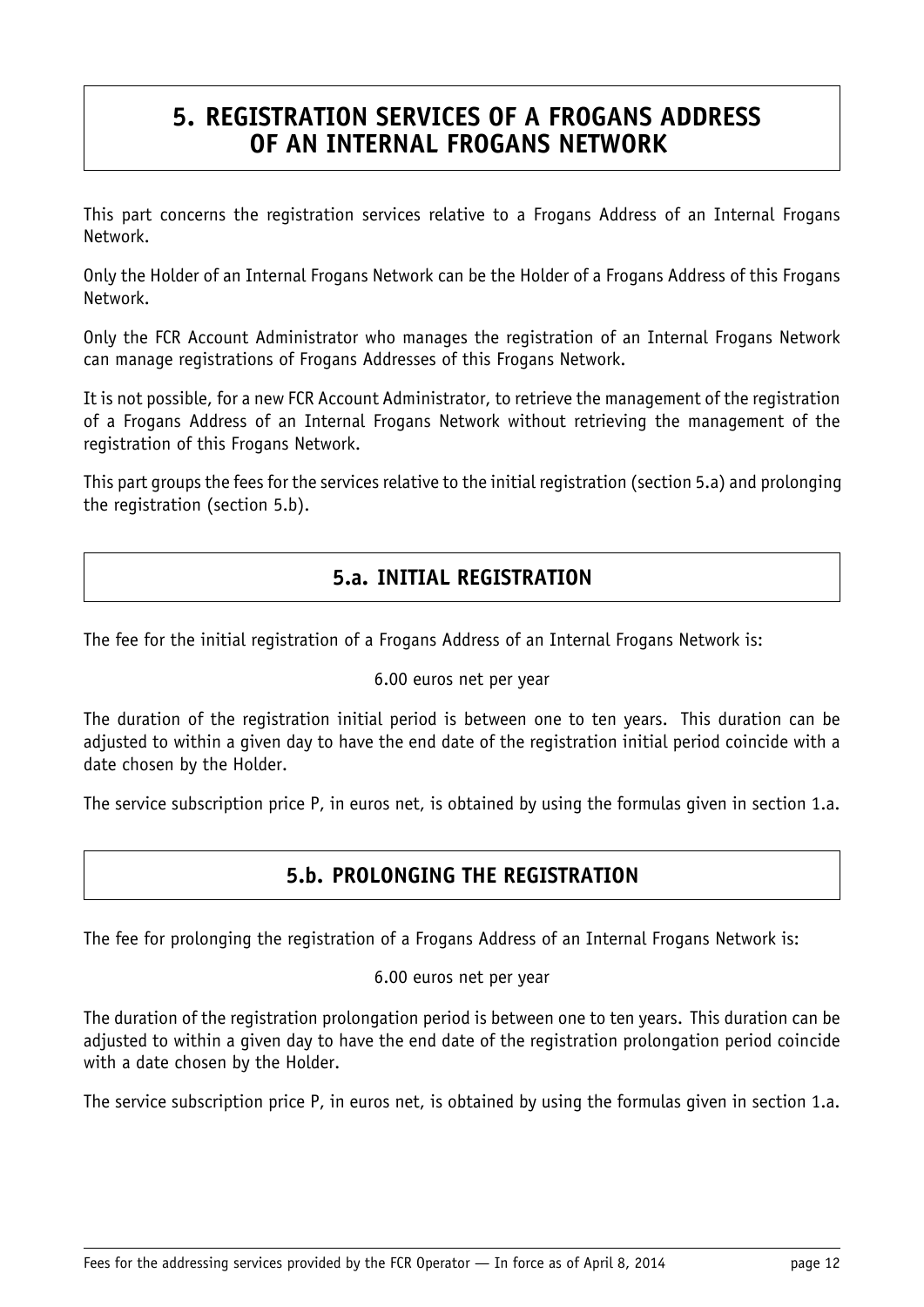# **6. FCR ACCOUNT USAGE SERVICES**

<span id="page-13-0"></span>This part concerns the FCR Account usage services.

<span id="page-13-1"></span>This part groups the fees for the FCR Account usage services relative to opening an FCR Account (section 6.a), crediting an FCR Account (section 6.b), closing an FCR Account (section 6.c) and non-compliant use of an FCR Account (section 6.d).

## **6.a. OPENING AN FCR ACCOUNT**

To become an FCR Account Administrator, it is necessary to open an FCR Account.

Any individual or organization can become an FCR Account Administrator under the conditions defined in the Frogans Technology User Policy.

The opening of an FCR Account is a service provided free of charge by the FCR Operator.

The balance associated with each FCR Account is expressed in euros net.

Upon the opening of an FCR Account, the balance associated with this account is equal to 0.

Amounts credited to, or debited from, an FCR Account are always expressed in euros net. The balance associated with an FCR Account is the total of the amounts credited to the account minus the total of the amounts debited from this account.

An FCR Account Administrator must credit its account before subscribing to addressing services provided by the FCR Operator.

When an FCR Account Administrator subscribes to a registration service (parts 1 to 5), the subscription price for this service is debited from its account. Likewise, the fees charged for subscribing to an FCR Account usage service (part 6) are debited from its account.

The FCR Operator provides each FCR Account Administrator with the list of credit operations and subscriptions carried out on its account.

<span id="page-13-2"></span>The balance associated with an FCR Account cannot be negative.

## **6.b. CREDITING AN FCR ACCOUNT**

This section presents the conditions and the procedure for crediting an FCR Account.

The FCR Account Administrator is free to choose the amount it wishes to credit to its account, with a minimum amount of 60.00 euros net per credit operation.

To credit its account, the FCR Account Administrator informs the FCR Operator of the amount of the credit operation in euros net, as well as of the payment currency which the FCR Account Administrator wishes to use. The payment currency can be the euro currency or any other currency proposed by the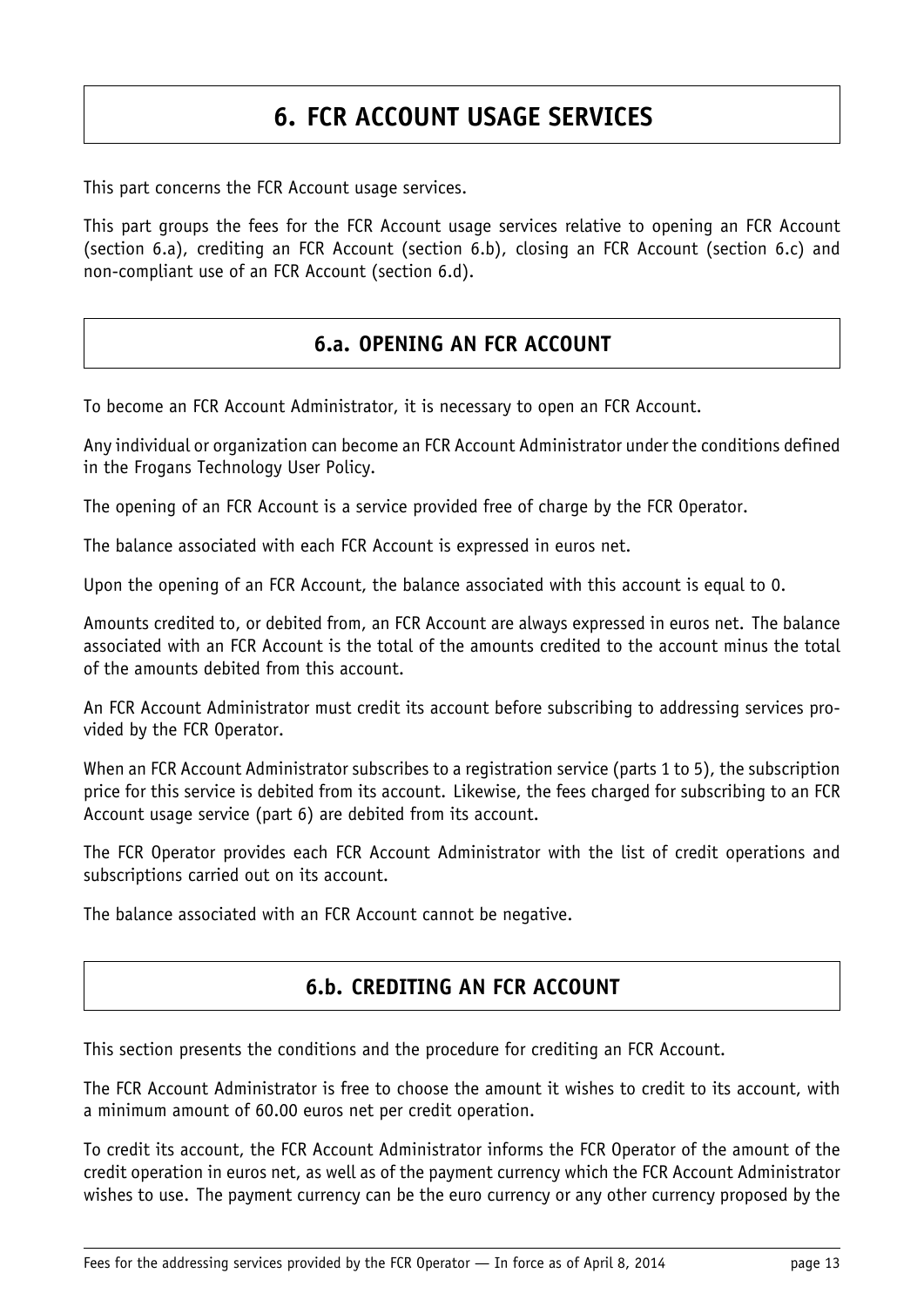#### FCR Operator.

The FCR Operator then sends, by email, a pro forma invoice to the FCR Account Administrator. The email and the pro forma invoice are digitally signed. Depending on the tax regime applicable to the FCR Account Administrator, the FCR Operator includes, in the pro forma invoice, the applicable taxes such as value-added tax (VAT) which is applicable in European Union countries. These taxes are added to the credit amount in euros net.

The payment to the FCR Operator is done by bank transfer. The bank transfer fees are paid by the FCR Account Administrator.

The pro forma invoice indicates the FCR Operator's bank account number to which the transfer is to be made, the payment reference required to identify the payment, as well as the validity date of the pro forma invoice.

Upon receiving payment, the FCR Operator credits the account of the FCR Account Administrator with the amount in euros net of the credit operation. The FCR Operator also sends the FCR Account Administrator an invoice by email. The email and the invoice are digitally signed.

In the case where the payment amount received by the FCR Operator is different from the amount indicated in the pro forma invoice, the FCR Operator adjusts the amount, in euros net, of the credit operation, doing so according to the payment amount received. If the payment amount received is higher, the FCR Operator does not proceed to any reimbursement. If the payment amount received is lower, the FCR Account Administrator can carry out a new credit operation to cover the difference.

In the case of payment in a currency other than the euro, the FCR Operator proposes, in the pro forma invoice, an exchange rate as well as the corresponding amount to be paid in the currency. This exchange rate is guaranteed up to reception of payment. Thus, the amount that will be credited, in euros net, to the account of the FCR Account Administrator, will correspond exactly to the amount, in euros net, of the credit operation. The exchange rate proposed to the FCR Account Administrator includes the fee to convert to the euro currency and the exchange rate guarantee fee charged by the bank of the FCR Operator.

<span id="page-14-0"></span>If the FCR Operator receives payment in a currency other than that given in the pro forma invoice, the FCR Operator adjusts the amount, in euros net, of the credit operation, doing so according to the fee to convert to the euro currency and other fees charged by the bank of the FCR Operator.

# **6.c. CLOSING AN FCR ACCOUNT**

The FCR Account Administrator can close its FCR Account at any time, provided that no registration of a Frogans Address or of a Frogans Network is being managed in this FCR Account.

Upon closing an FCR Account, the FCR Operator reimburses the balance associated with this FCR Account, under the conditions presented in this section.

In compliance with the FCR Delegation Agreement, the FCR Operator pays OP3FT royalties for the technical and commercial operation of the FCR. The amount of these royalties, non-reimbursable, is based on a percentage of the amount, in euros net, of the credit operations carried out by the FCR Account Administrators on their account. Thus, the FCR Operator cannot proceed to the full reimbursement of the balance associated with an FCR Account.